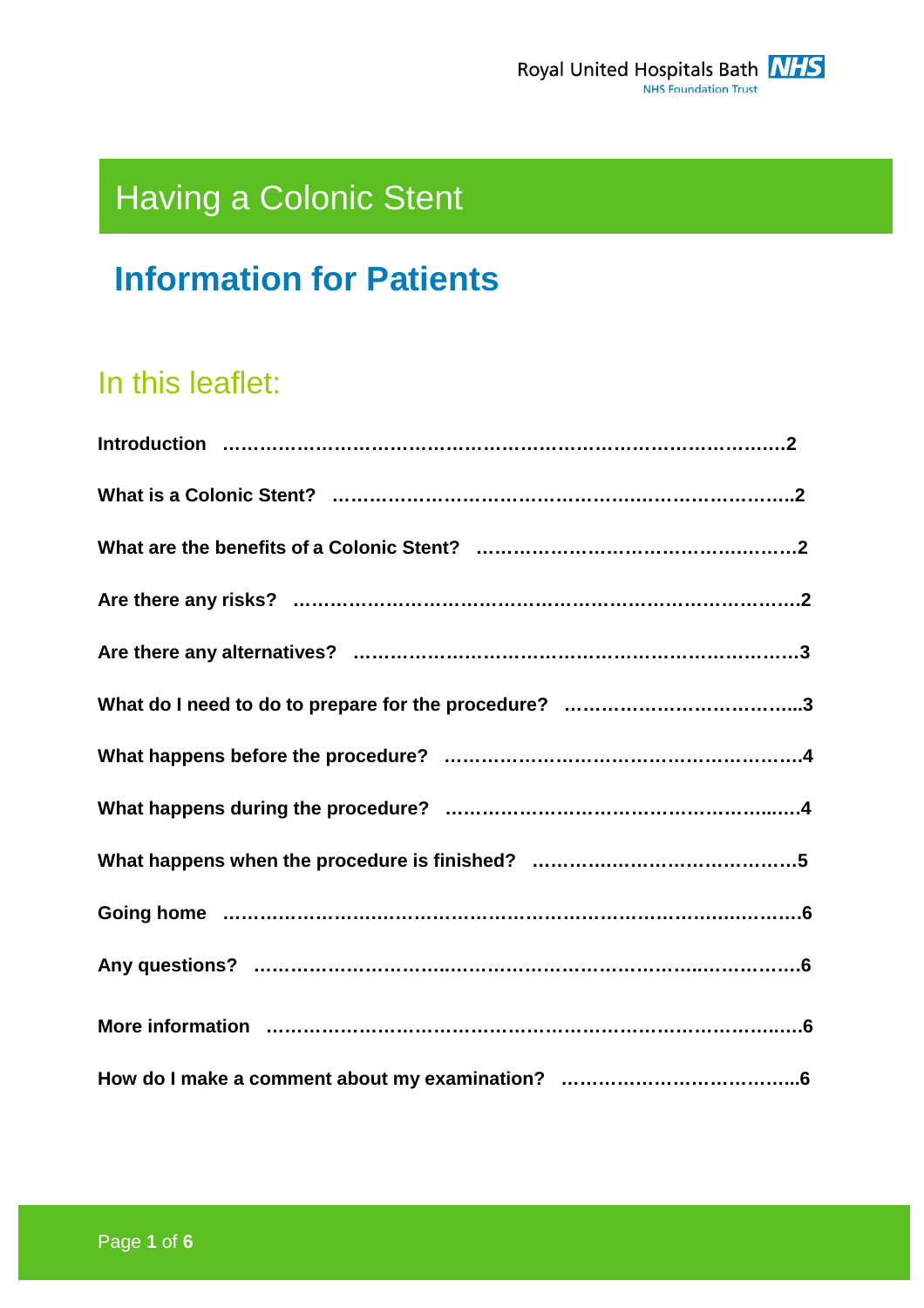#### **Introduction**

This leaflet tells you about having a colonic stent insertion. It explains what is involved and what the possible risks are.

If you have any questions or concerns, please do not hesitate to speak to a doctor or nurse caring for you in the Interventional Radiology department.

#### What is a Colonic Stent?

A stent is a hollow tube made of a flexible alloy mesh. Stents can be rolled up tightly to the size of a pencil to allow them to be inserted through the blockage or narrowing (stricture) of the bowel. Once in place, the stent expands and holds the narrowed area open. This will hopefully improve your symptoms.



#### What are the benefits of a Colonic Stent?

When there is a narrowing in the colon it may be difficult to pass bowel motions and may cause pain, bloating and vomiting. A stent widens the narrowing to allow the bowel to empty normally.

Stents can be used for the following reasons:

- Before an operation to remove the blockage. The aim of the stent is to allow the operation to be performed as a planned procedure rather than as an emergency. Having the stent may allow your physical condition to improve before your operation and so possibly improve the outcomes.
- To relieve symptoms of bowel obstruction on a long-term basis if surgery is considered too high-risk because of other medical conditions you may have.

#### Are there any risks?

Most people will not have any serious complications as a result of the procedure. Before you give your consent, your doctor and specialist nurse will explain the possible risks, which include:

**Perforation:** The main risk of colonic stent insertion is causing a tear in the bowel wall, otherwise known as a perforation. This is uncommon (2-4%) but it can be serious and life threatening. If perforation does occur, emergency surgery is usually required to remove the part of the bowel that has been damaged. A stoma (when the bowel is diverted to the skin surface and bowel motions are collected in a bag) may be necessary.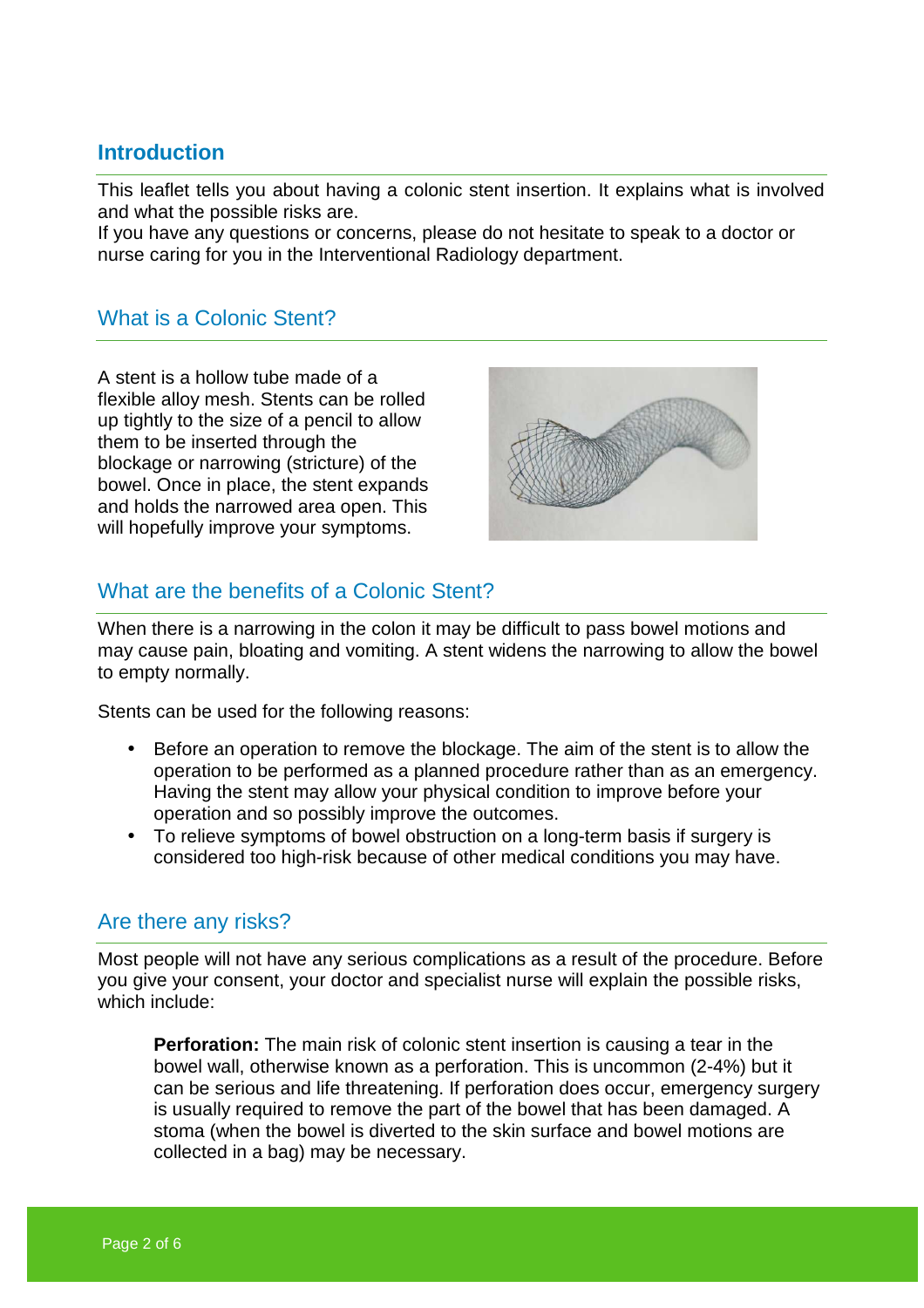**Migration:** Occasionally, after successful stent placement, the stent can slip out of position. This happens in around five per cent of patients (1 in 20) and if this occurs you may experience pain and the feeling of urgently wanting to open your bowels. You may need to have the stent removed and a new one inserted.

**Bleeding:** A small amount of bleeding may occur after the procedure but this usually settles in a few days.

**Pain:** Although most patients cannot feel the stent after it is inserted correctly, a few patients have reported some degree of discomfort, particularly in the first two weeks after insertion. If you experience ongoing discomfort, bloating and/or bowel spasms, you should contact your colorectal nurse or doctor.

**Re-obstruction:** Over time, in about 1 in 10 patients the stent may become blocked. If this occurs, you may experience symptoms of obstruction, such as difficulty passing motions, abdominal pain, bloating or vomiting. If this happens you should contact your colorectal nurse or doctor. This may require insertion of another stent.

Finally, occasionally it is not technically possible to place a stent as planned. Your doctor would discuss this with you after you have recovered from any sedation.

#### Are there any alternatives?

Not having a stent inserted will very likely lead to complete blockage of the bowel. Alternatives options are:

- Major surgery may be an option but carries the risk of a general anaesthetic and complications such as infection.
- A stoma (a false opening made into the bowel via the skin) can be used to divert the flow of stools away from the blockage. Often, a stoma will be permanent in a patient who is medically unfit or who has a tumour that has spread.

Your doctor has recommended a colonic stent as the best option for you but if you would like more information on surgery, please speak to your doctor.

#### What do I need to do to prepare for the procedure?

You will need to have a blood test about one week before the procedure. Your doctor or clinical nurse specialist will tell you about this and how to arrange it.

If you are taking Warfarin, Clopidogrel, aspirin or other blood thinning medications please inform your doctor at least one week before the procedure, as these may need to be stopped for a number of days before the examination.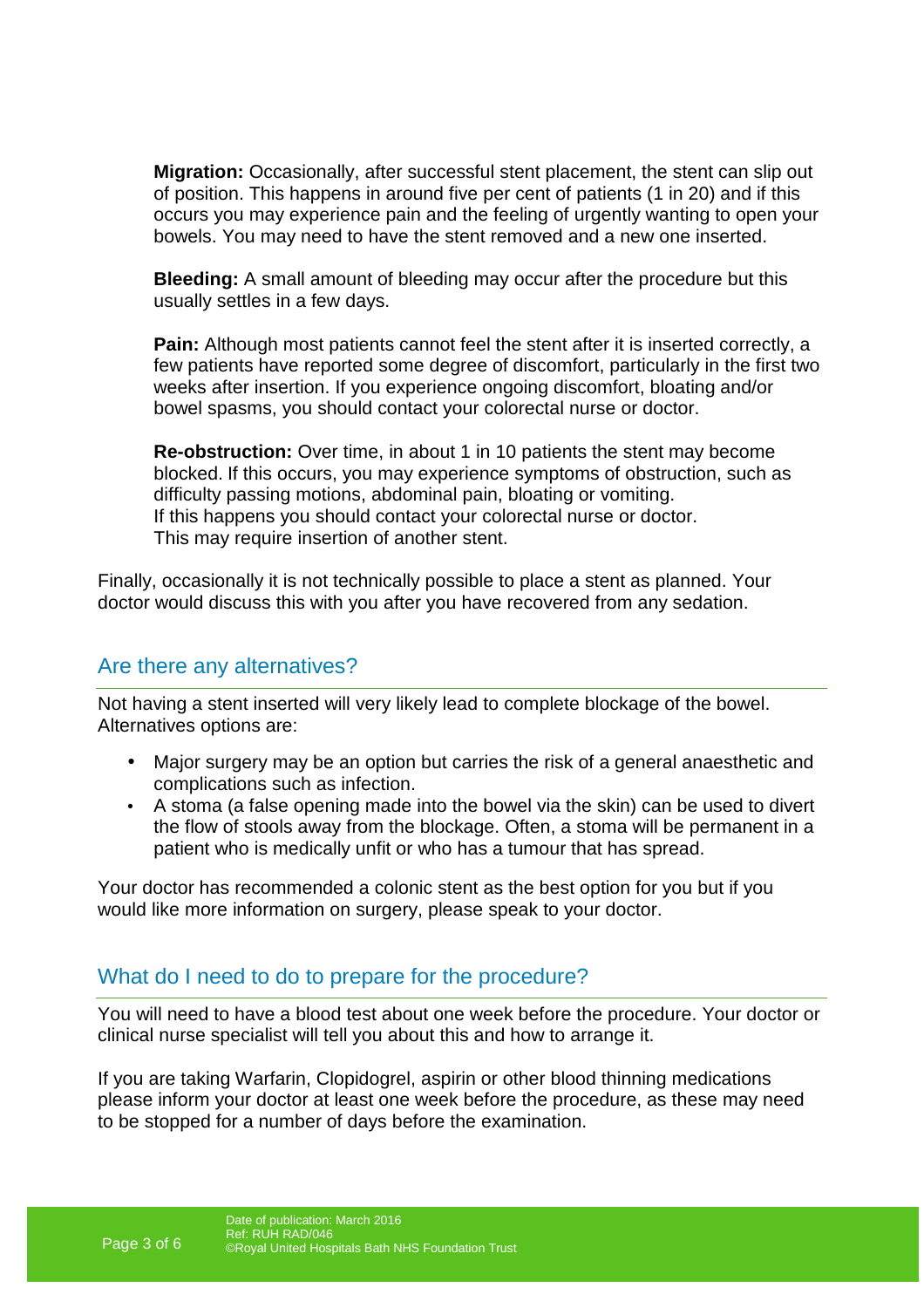If you are taking any medication containing iron, such as ferrous sulphate or multi vitamins containing iron, please stop these seven days before your admission. Please ensure you take any medication for heart or blood pressure throughout your preparation, as well as any other regular medication.

You may already be an inpatient or, if not, you may be admitted into hospital on the previous day or the day of your procedure. On admission you will be informed of the approximate time of your procedure. However, this may change due to unforeseen circumstances. You will usually need to stay in the hospital overnight.

You will not be allowed to eat or drink for 6 hours before the procedure. If you have diabetes, please phone the Radiology department for specific advice on 01225 824375.

You will be given an enema immediately prior to the procedure to empty your lower bowel. Occasionally, oral bowel preparation will be given if it is considered safe to do so.

A cannula (needle) will be inserted into a vein in your hand/arm. You will be given antibiotics through the cannula. This cannula will remain in your hand/arm until you have recovered from the procedure.

#### What happens before the procedure?

When it is time for the procedure you will be collected by a porter and taken to the Radiology department, where you will be welcomed by the radiology staff:

- The Radiologist is a doctor specially trained to interpret X-rays and scans and to perform image-guided procedures.
- Radiographers are specially trained health professionals who move and control the radiographic equipment during the procedure.
- Radiology Nurses work with the radiologists and care for the patient during interventional procedures.

A nurse will check your details. If you are allergic to anything (such as medicine, latex, plasters), please tell the nurse.

The radiologist will explain the procedure answering any questions you or your family may have. When all your questions have been answered you will be asked to sign a consent form for the procedure.

#### What happens during the procedure?

You will be taken into the Interventional radiology room and helped onto the X-ray table. You will be asked to lie on your left hand side.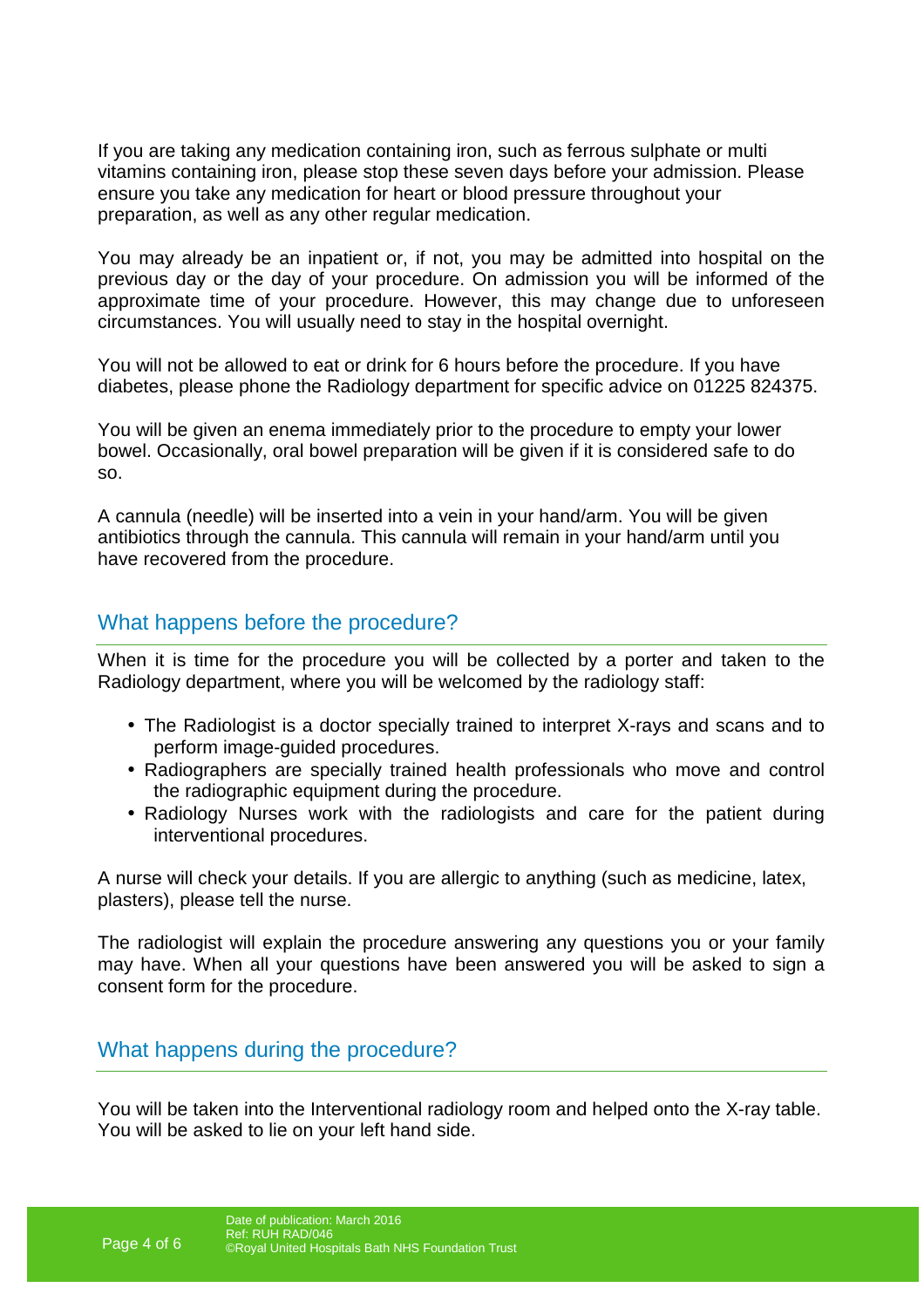You may be given a sedative and painkillers though the cannula in your hand/arm. You will not be fully unconscious during the procedure but you should be drowsy and relaxed.

The nursing staff will attach ECG leads and a finger monitor to you to check your heart rate and breathing. A cuff will be placed on your arm to monitor your blood pressure (please inform the nurse if there is a reason why a certain arm cannot be used). You will be given oxygen via a mask or tubing under your nose.

A camera called an endoscope is inserted through your back passage until it reaches the obstruction. A guidewire is passed through the endoscope and then through the narrowing in your bowel. Using the wire as a guide, the stent is placed across the narrowing in its collapsed state. The radiologist uses imaging machines to follow the progress of the guidewire and see when the stent is in the correct position. When it is, the stent is released and will expand the narrowing of your bowel. The guidewire and endoscope are then withdrawn leaving the stent in place.

Sometimes the procedure may be performed without an endoscope. The radiologist will pass a fine tube (catheter) through your back passage to cross the obstruction and place the stent.

Every patient is different and the procedure can take between 45 and 90 minutes to complete.

Sometimes, it may take more than one attempt to position the stent. Occasionally it is not possible to do the procedure, in which case, your doctor will discuss an alternative plan with you.

#### What happens when the procedure is finished?

You will be taken back to the your ward, where you will need to rest. You will have your pulse, blood pressure and if necessary your temperature taken to ensure there have been no complications.

The stent will reach its maximum diameter within 24 hours. It will only stretch as far as the narrowing allows, up to maximum of 3 cm. Your bowel function will therefore be dependent upon the degree of expansion achieved.

You will require an x-ray to assess the position of the stent and to rule out perforation. You will be able to go home once the doctors are happy that the stent is in the correct position and that the bowel is working again.